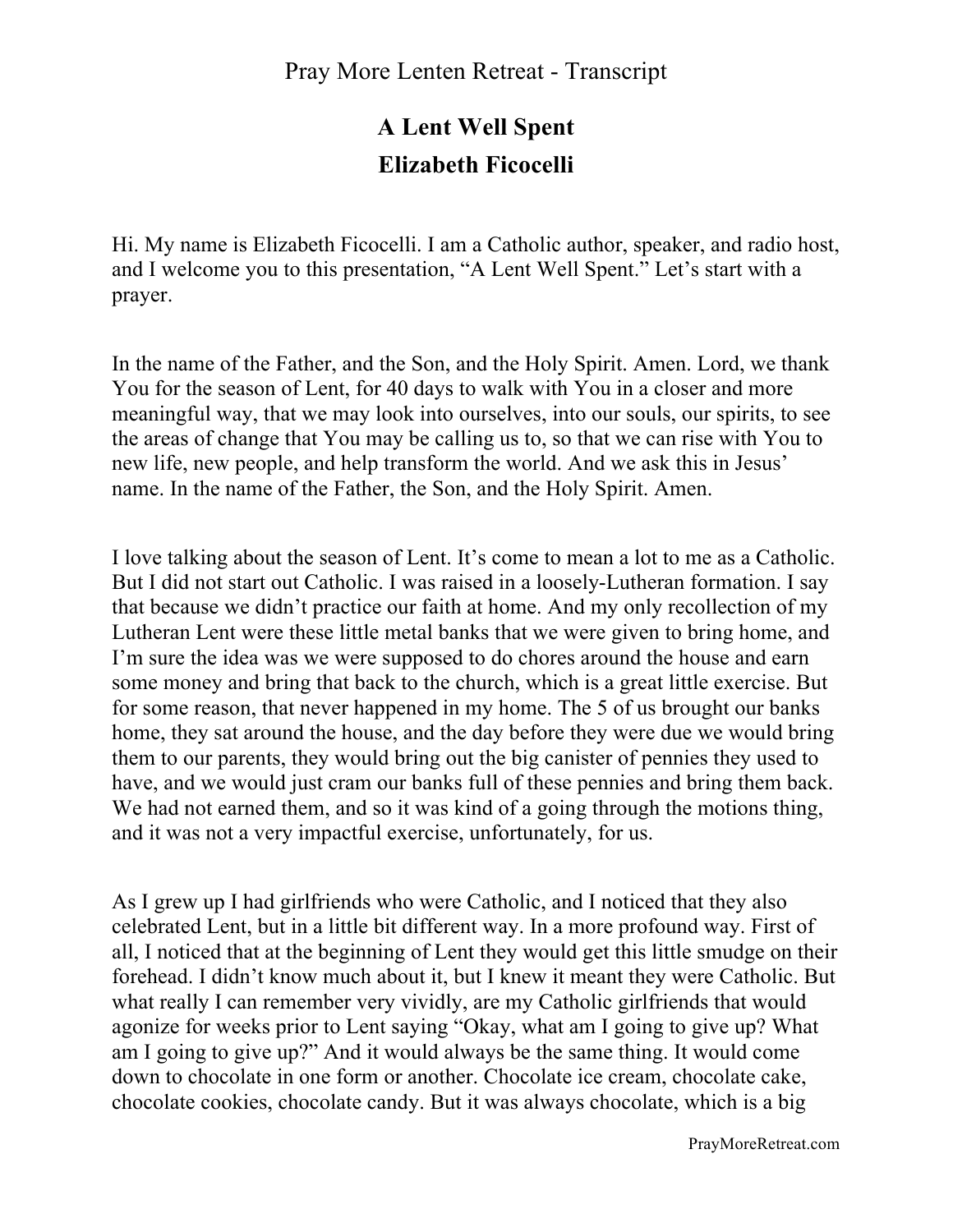thing to give up I have to say for teenage girls. And I just remember being very impressed because these girls would stick with their promises. They would really give these up for a long period of time. And I just came away from it thinking "Gee, they take Lent a little more seriously than we do in our church."

Well, as a young adult in my twenties I became Catholic, and at my first Catholic Lent on Ash Wednesday I went with everybody else to receive that little black smudge on my forehead, which I found out was not a smudge. It was actually a cross that was being etched on my forehead. I didn't really understand the significance of the ashes though in the beginning. I didn't know that that was supposed to be an ancient symbol of penitence. That this was a season of penitence. I didn't understand it was a reminder of our mortality, you know, from the ashes we came and ashes we go. To me, it was just this outward sign that I had become Catholic, a pronunciation to the world. But I'll admit that, in the beginning, for my first couple of Lents I got those ashes at night, because I wasn't comfortable wearing them to the workplace. And so I wasn't quite that proud yet of being Catholic.

But more important than the ashes to me from that very first Lent is what was I was going to give up, because now it was my turn. And I did consider chocolate for about 4 and a half minutes, and decided I was not quite a committed Catholic enough to give up chocolate. That was a little too hard. But I did give up something else that I enjoyed on a daily basis, and that was coffee. So, you know, I drank a cup of coffee or two a day back then. So Lent came and I stopped drinking coffee, substituted it with hot water and lemon. But, you know, Easter Sunday rolls around and I'm the first in line at Dunkin Donuts getting my big gulp of coffee. So, you know, Lent came and went I was no different of a person. And I did that for a while.

And then one Lent I decided to do a variation on that, and instead of giving up coffee altogether, I switched during the 40 days of Lent to decaf coffee. And lo and behold, when Lent was over I never went back to regular coffee. And it showed me that I really could make a change in myself that would last beyond the season of Lent. Now, of course, coffee is not this deeply spiritual thing, right. But it was a habit I changed, it was a transformation, and that planted a really important seed for me. It would take a lot of Lents before I began to have an appreciation of what this season really is supposed to be for a Catholic. And, you know, that it's this period of 40 days leading up to Easter, our highest feast day on the Liturgical

PrayMoreRetreat.com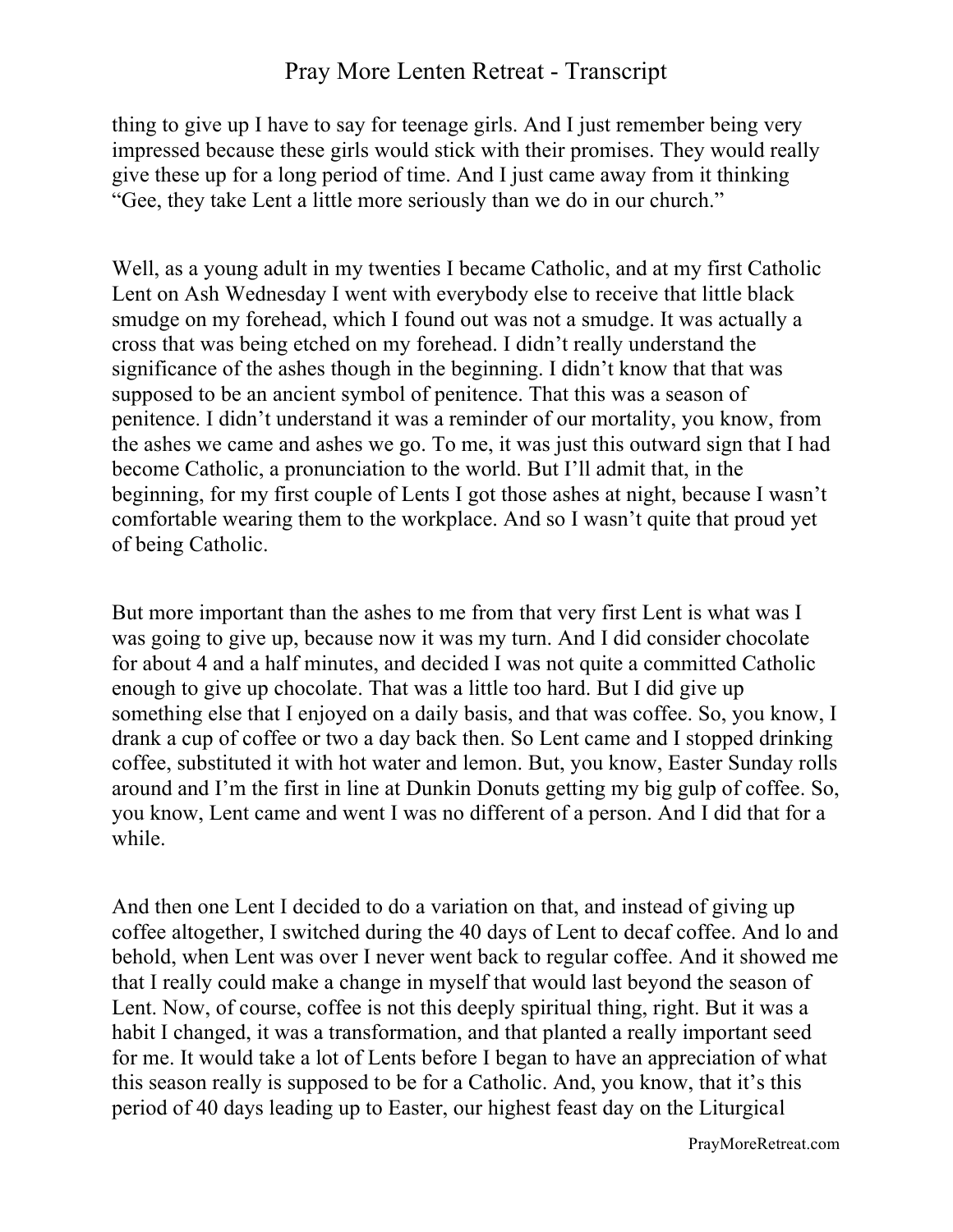calendar, and that it's set aside as a time of self-examination. You know, this is an invitation for us to turn away from our sin, to be faithful to the gospel, it's a call to continual conversion and holiness, and it's an invitation and opportunity for us to move closer to Christ and to this way of life that He showed us when He lived 2000 years ago.

And it would be a while before I would grasp the traditional pillars of Lent as our church proposes. That's prayer, and that's fasting, and alms giving. In the beginning it was pretty surfacey efforts on my part, but I would say over the years I began to explore these at a deeper level with my family. So prayer, for instance, went from simply maybe grace around the table, or bedtime prayers with the kids to things like novenas, and Eucharistic adoration, you know, that kind of prayer, chaplets and the rosary. Fasting went from just fasting on Ash Wednesday and the Fridays during Lent to experimenting with fasting during different times of the year, and even fasting for days in a row, and I would begin to see the power of fasting. They say that's the most powerful form of prayer you can have, is fasting.

And then with alms giving, I began to experience – after a priest friend of ours lovingly invited us to tithe the full 10%, like it talks about in the bible – that we have the struggles, but then the joy of tithing more deeply and seeing the change not only in ourselves, but the change we were able to affect with that money for people and situations around us. And as I studied and experienced Lent, I began to understand that the bottom line goal of Lent was to come out to be a changed, truly transformed person, like the caterpillar turning into that butterfly. It never goes back to becoming a caterpillar again, right. It has changed for the rest of the life. But then, of course, that poses the question: How do we do that, you know, in concrete ways so that each Lent is going to be a true growth experience, year-afteryear in our spiritual walks?

I don't know about you, but this happens to me so often. Lent will approach and I'll think "Okay, here it is. My 40 days. I'm going to really take advantage of this. I am really going to, you know, do all of these great choices, take on all of these new habits, I'm going to be a better person, I'm going to be holier." And Lent comes along and I find myself irritated so easily. I find myself having a lack of motivation. And I'm not in general a person who lacks motivation. I'm kind of one of those doers, almost to an excess. So where is this slothful lack of motivation coming from that all of a sudden kind of pops up at Lent? It just… it seems like I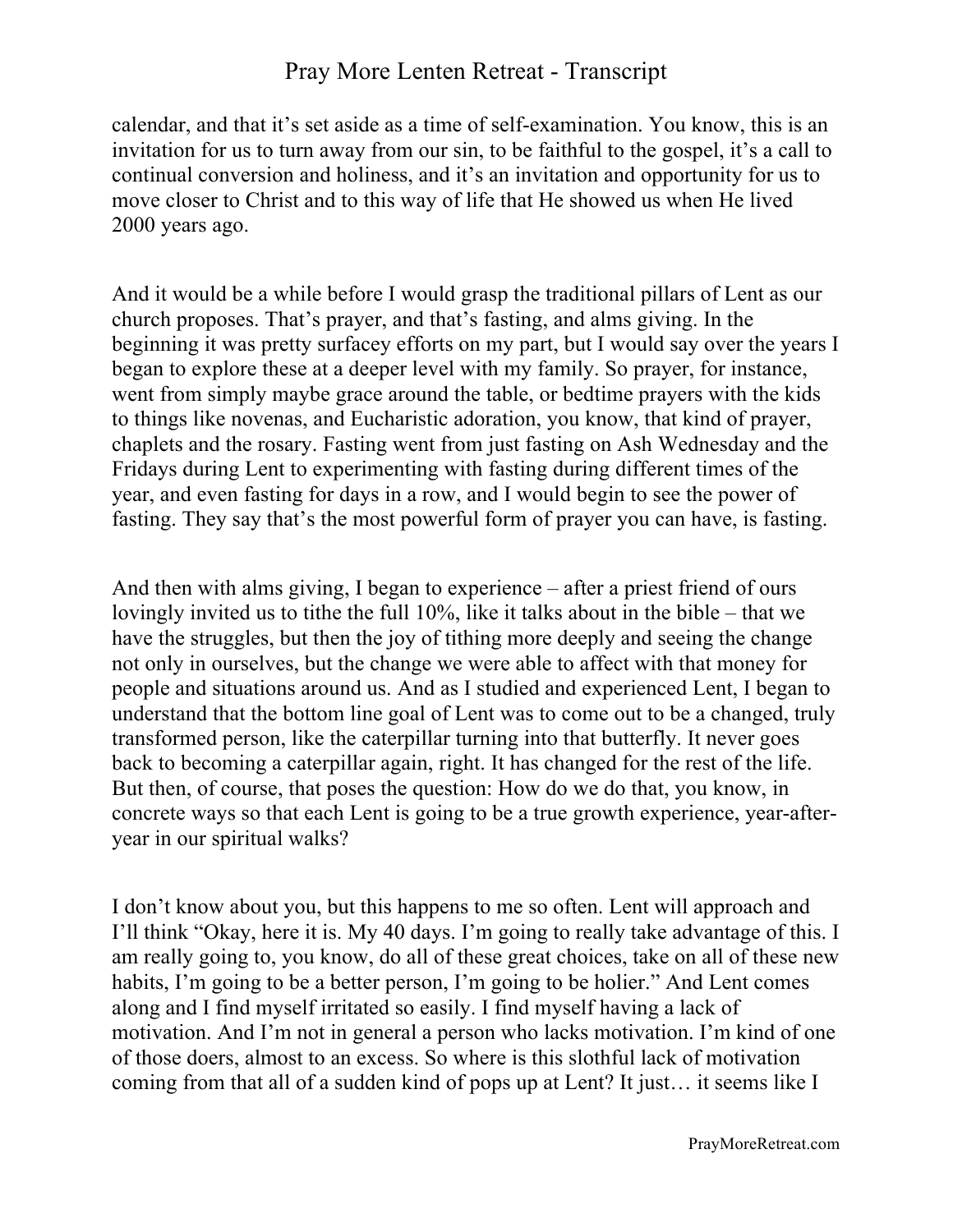become less holy rather than more holy, and it's been so frustrating for so many years.

And a priest friend helped me to see that, you know, the season of Lent can magnify our sinful nature because that's the Holy Spirit working and showing us the areas that we need to change. That these are the areas God is asking us to address this particular year. That helped me to see that that was a grace. And so when we think about giving up something, way better than giving up chocolate is giving up sin. Wouldn't that be wonderful? Give up sin, because sin has such a powerful hold on our lives, and just blocks us from God's grace and what God wants to do with us. And so, you know, the wonderful gift that we have as Catholics, the way we can get rid of our sin and start again of course is the gift of reconciliation, or confession. And we can use that unlimitedly, right. We just keep going back and starting over, and getting that grace. So, we want to give up sin, that's the thing.

But, you know, this giving up mentality, I think so many Catholics have been raised with this. Just, it's so engrained in them. And many years ago, I remember reading an article where this man was talking about transforming or shifting his focus from this concept of giving up to what he called "Giving away and giving in." And giving away, he was meaning sharing the blessings and the time and the talent that he had with others; giving away something of himself. And then giving in meant yielding to others, and putting their needs ahead of his own. And I really like this concept of giving out and giving in. And so I started doing a little more research in that area. And my favorite giving out was something called "Susan Vogt's big giveaway".

And Susan Vogt is a Christian writer, and she was talking about, in her own protestant church, also being raised with that giving up mentality, and she wanted to try something different. And so she wanted to try, you know, giving out or giving away, and she decided this one particular Lent that every day of Lent, she was going to give something away. And so she started in her closet and she started giving away clothes, and she started giving away extra pairs of shoes that she didn't really wear. And she basically started going around her house, she found in the basement some old kitchen… old kitchen gadgets and appliances still in their boxes, and she found she had no lack, no shortage of things she could give away for the entire season of Lent.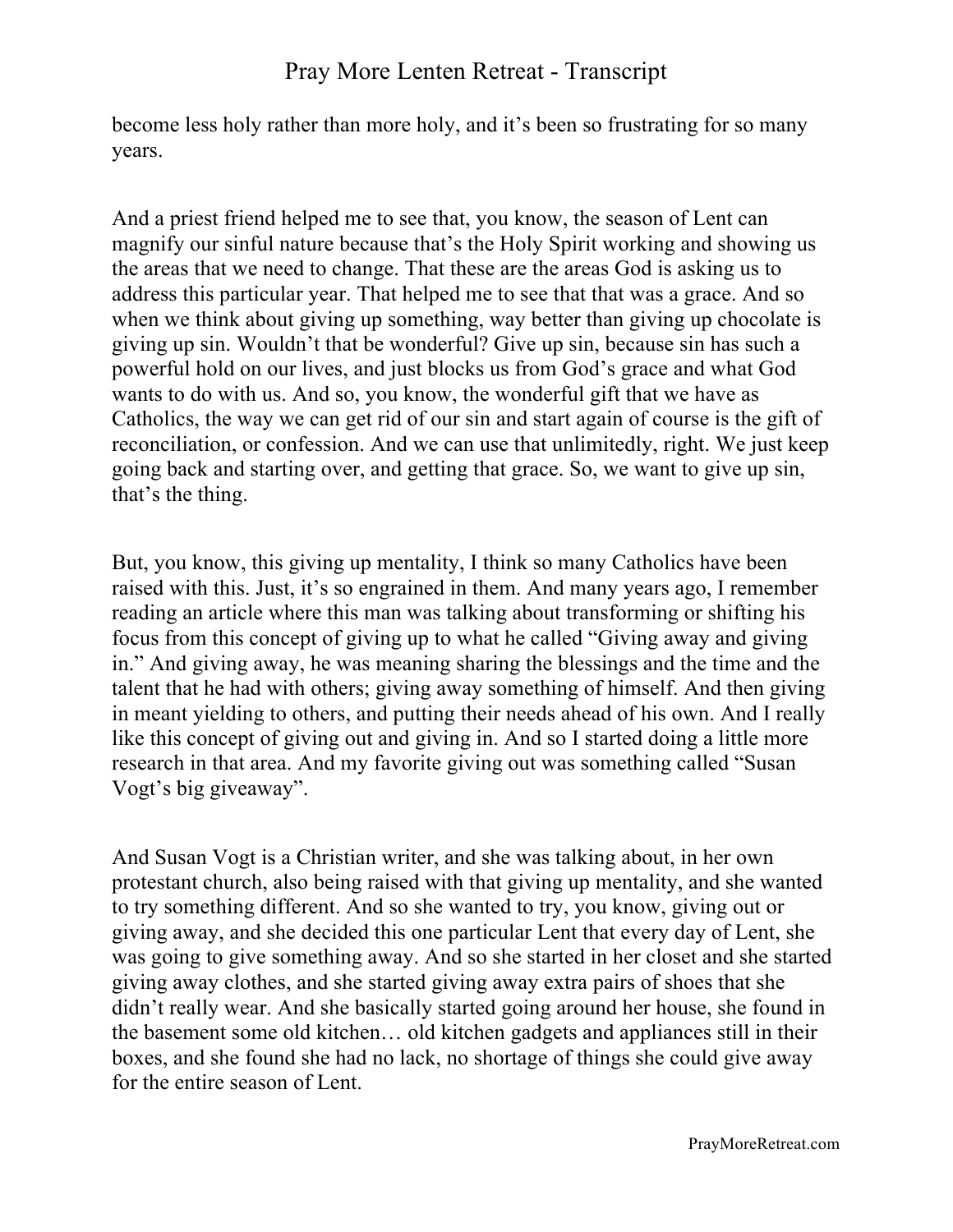And she learned many lessons from this exercise. She, first of all, learned to be a more generous and more caring person, you know, really others-focused. She learned to recognize and strip away the non-essentials of her life and to see how many non-essentials she had surrounded herself with through the years. It caused her to reflect on her purchases. Before she bought something now to bring home, she wanted to really reflect on "Do I need this? Is this something I really need, or if this just a frivolous purchase in the moment?" It helped her develop an attitude of gratitude for what she had instead of focusing on her lack, which I think is so easy for us to do, and to remember the painful lesson, the true lesson: You can't take it with you anyway, right. You never see, as they say, a hearse pulling a U-Haul, you know, vehicle behind it, you know. You can't take this material stuff with us, so why not share what we have with others?

And I thought this was a great idea, and I took it one step further and made it a family event. And I thought "This is a great idea. We could, as a family, go around the house and find things to give away all through the 40 days of Lent." And you can do this with your own family, and maybe you want to tackle one part of your home, you know, that garage, that basement, that playroom, you know, that area you've been meaning to get to, or maybe it's house-wide. And either you give away the things on a daily basis, or you collect them somewhere, and then as a family bring them to a homeless shelter or another place where other people can use our blessings. So I really, really like this idea of giving away, or giving out.

And then the concept of giving in also intrigued me, and I found a wonderful article by Creighton University, and it was written, actually, looking at our marriage relationships during the season of Lent. But I think the concepts in the article are applicable to all of our relationships with the key people in our lives, whether it's parental relationships, our spousal relationships, our sibling relationships, coworkers, friends. But basically, the article was talking about, you know, asking us "Are we loving other people fully and unconditionally? Those people that God has entrusted us with? You know, are we putting their needs ahead of our own? And do we even know the needs of the people that live with us? You know, or have we become so self-centered and myopic and are ignorant of this?" And the article was saying that when we love another person unconditionally and fully, that it has this transforming effect on us and those around us. Now, of course we can't just set out and do this on our own. We really have to ask God daily for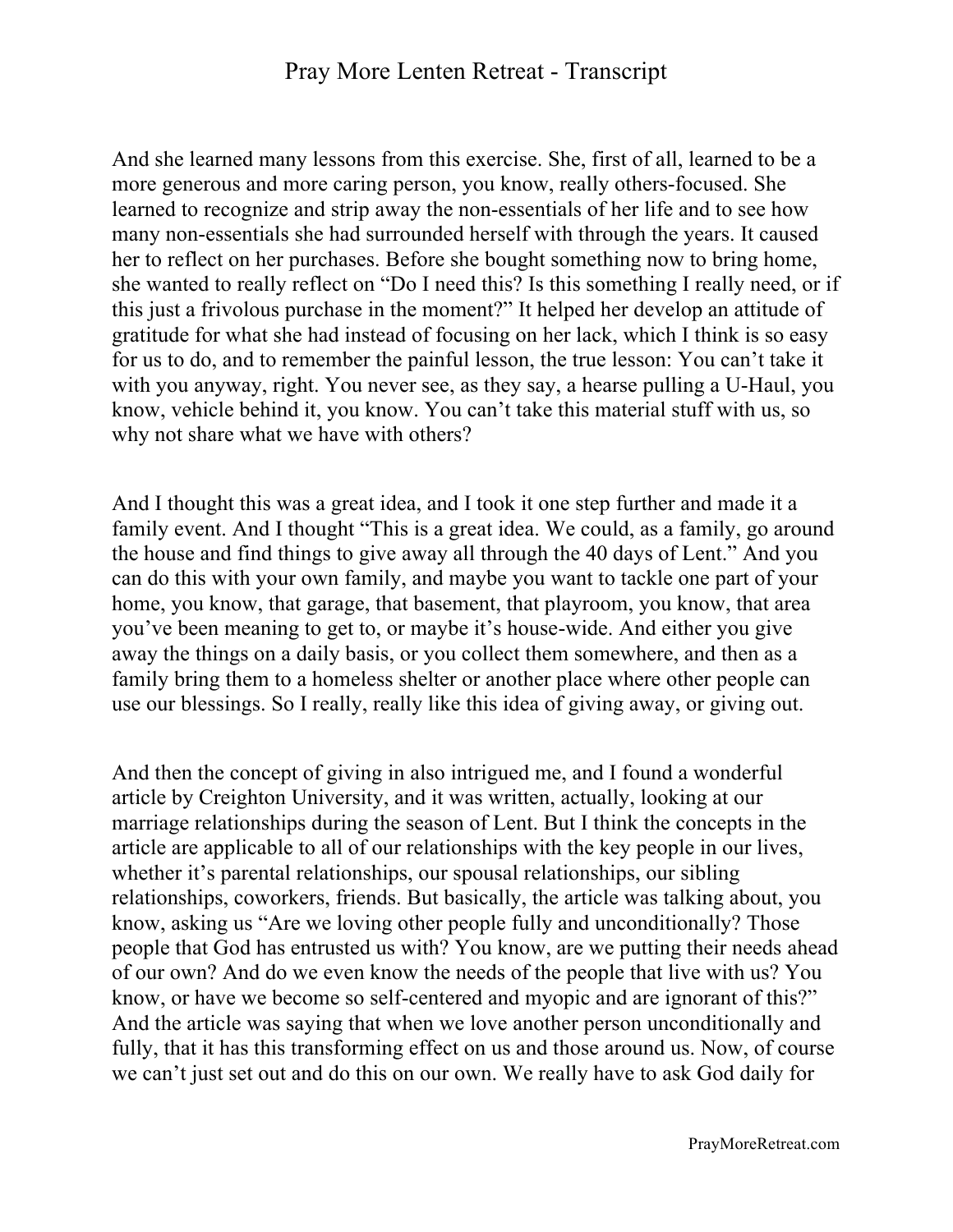the graces to do this. We have to ask God. "Please, work through us. Love through us to love other people, and help us to put their needs first."

And so the article, the other thing I love about this article, is that it gave… it wasn't just ethereally "Well, love people unconditionally." And what does that mean? Well, it gave a list of specific things you can do in the way you behave in your relationships, and boy could I relate to a lot of this list, and maybe you can too. But it challenged you to refrain from sarcastic comments and cutting remarks, to resist the urge to correct all the time, to stop pouting, and to stop manipulating, stop giving a cold shoulder, catching ourselves when we complain, and stop keeping score. And these are relationship faux pas that I think all of us can relate to at one time or another, but really concrete ways that we can challenge ourselves to love more fully, more unconditionally.

And maybe, you know, and you're thinking "Gee, putting someone else's needs ahead of my own sounds so unappealing", right, because we're all about preserving ourselves. We're just self-centered. I mean, that's just our nature. But consider the words of St. Mother Theresa of Calcutta. She said, "When you put Jesus first, others second, and yourself last, those first three letters – Jesus, Others, Yourself – are J-O-Y, and that spells joy." We will be joyful and happier when we live the way God calls us to live. When we put others first, we ultimately will find more happiness in ourselves. The world has this concept completely backwards. That's why the world is miserable, and most people in the world are miserable. But by putting things in their proper perspective – Jesus, Others, Yourself – we will ultimately find happiness, and it will ultimately transform the relationships we have.

Lent is a period of time, right, it's that 40 days. This is a great thing about Lent, because as we're embarking on finding areas in our life we need to make changes in and actually trying to make those changes, Lent gives us a period of time where we can effect new habits, new ways of living and being. And I think it was Stephen Covey in *The 7 Habits of Highly Successful People* that said, "It takes 21 days to form a habit." You have to do something 21 days in a row before it will become habitual. I've read other sources that say 66 days, you know, can really help form a habit. Well, Lent is 40 days. I think that's a perfect balance right there. And so it gives us enough time to practice these new habits, habits that we can practice not just at Lent, but all year long as well.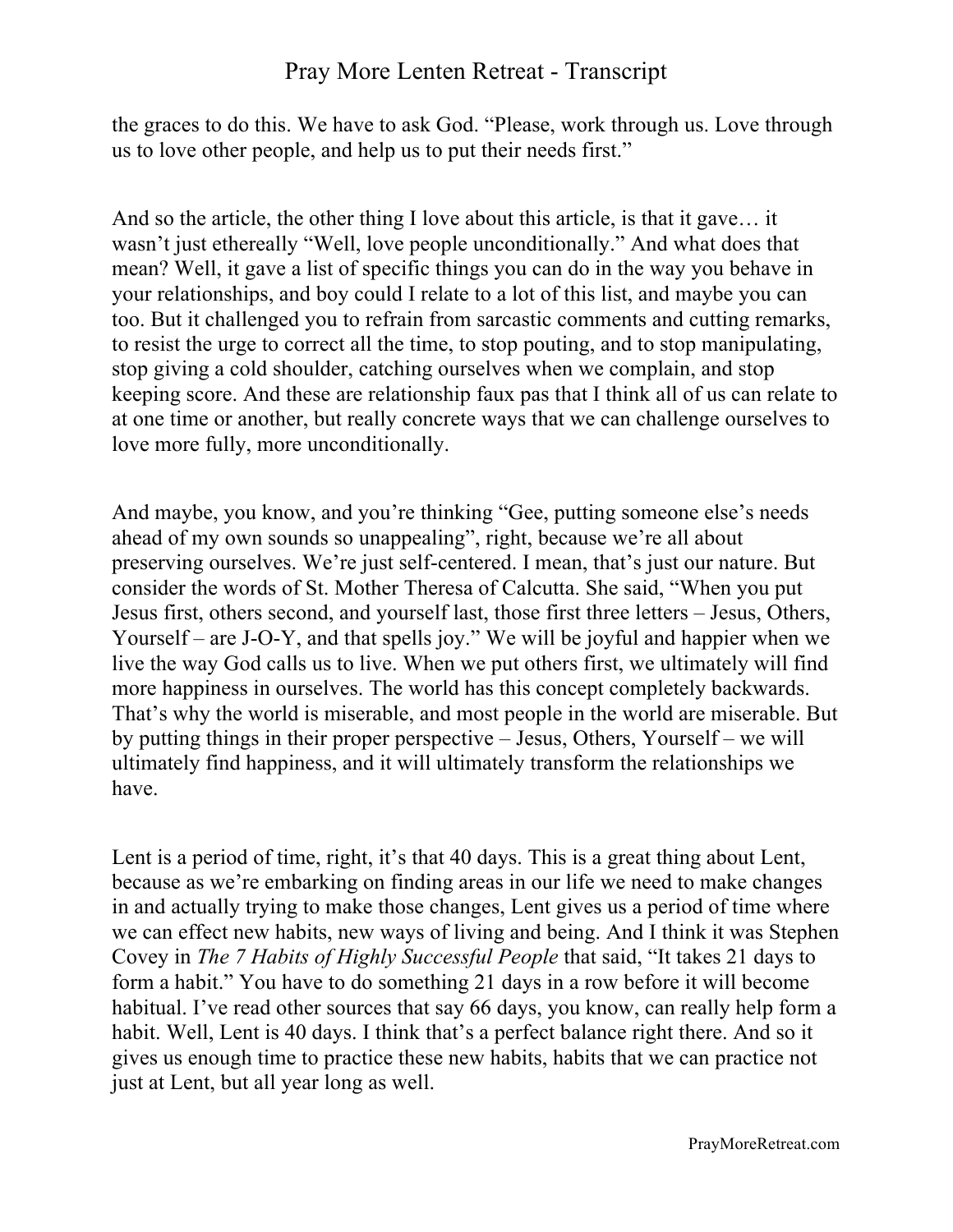And another great example of using this 40-day time period is something called the Love Dare. And it came out of a movie called *Fireproof*. Maybe you've seen the movie. If you haven't, I would definitely encourage you. It's a great movie to watch at Lent. But, essentially, it's a story of a firefighter whose marriage is going up in smoke, because the firefighter has made some dumb choices and has not been nurturing his marriage. And his father encourages him and convinced him to take this thing called the Love Dare, and it's basically doing acts of kindness, giving of himself for 40 days in a row. And at first, the firefighter is reluctant, and he's kind of going through the motions. Well, what happens is he doesn't have a change of heart, and no change happens in his marriage. He even wants to quit midstream. But the father convinces him to stay in there, and finally in time he begins to experience true, genuine transformation in himself. And what happens? The marriage is transformed as well. And, so the makers of *Fireproof* have come out with what they call a Love Dare journal that you can get it, you know, online, and it's basically a way to form a new habit of daily love, and I think it's a great way that we can make use of Lent.

And, you know, in the beginning of my Catholicism, my Lent was a very personal experience. It was me and God, right. But as I have become a family member, you know, a spouse, and children, and watch people live together and grow together, it's occurred to me how much more valuable a Lent is when we do it as a family. When we become something, you know, bigger. Obviously we do it as our church family, but when we do it with the people that we live with, it can really become powerful and enhance our success of living up to those Lenten promises we make, and making those lasting changes in ourselves, because we have accountability, and we have people around us who are going to help us stay on our path.

And the idea really started when one of our children was in kindergarten, and he brought home a purple heart cut out of construction paper. And the teacher had written, "This Lent, I promise to…" and then our son wrote his promise and he signed his name. And I thought, "Oh, I think all of us should do this." And so I made, you know, purple hearts for everybody else in the family, we all wrote on it "This Lent, I promise to…" We wrote down our promise, we signed it. And then I hung them in the kitchen on the windows all around our kitchen table, where we gathered the most, and it was a way to remind ourselves "That's my promise up there on the wall", and to help each other remember their promises when sometimes they forgot and kind of fell of the wagon, and I really saw an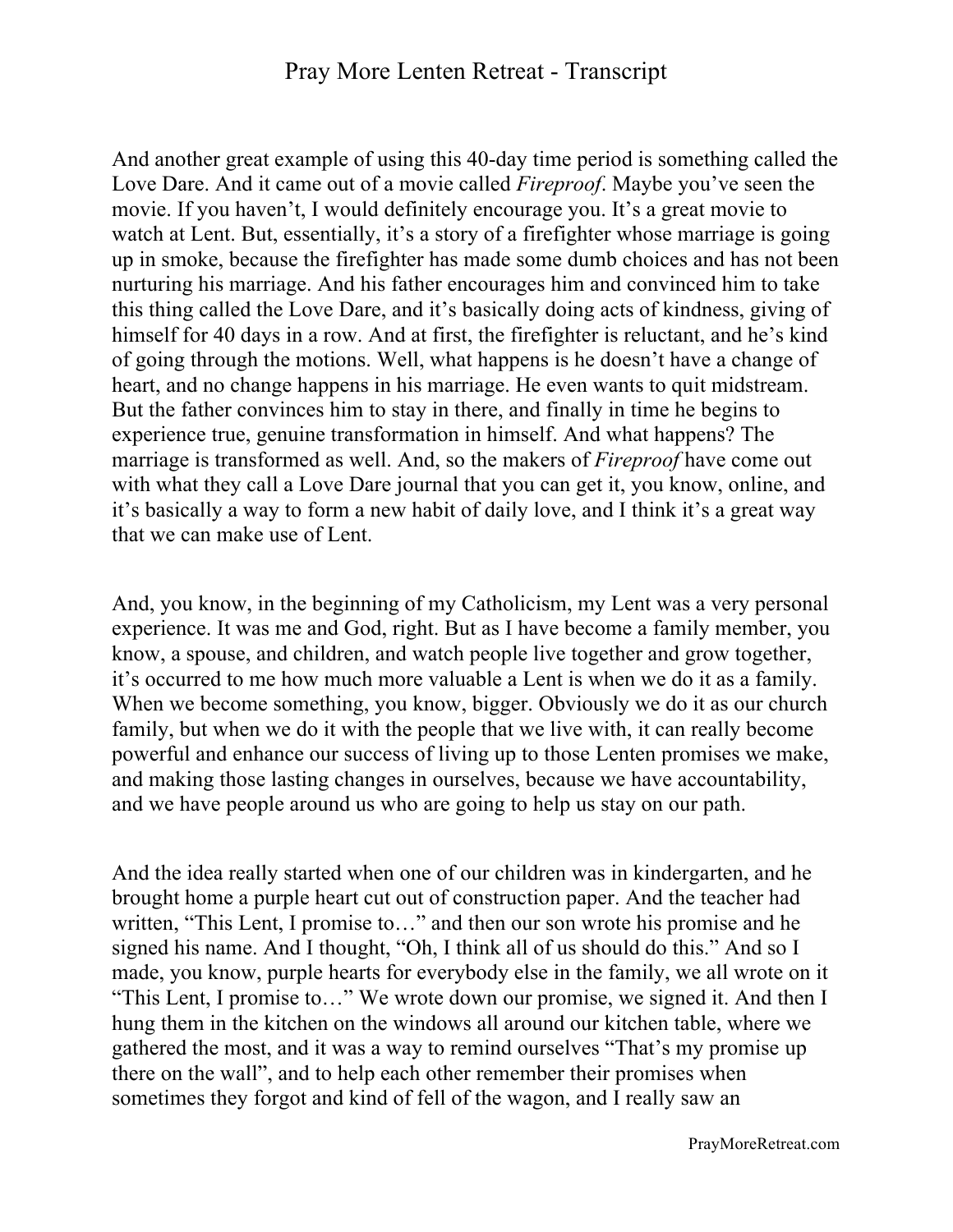accountability thing happen. It was a really positive experience, and good for our family too.

And then from that evolved our Lenten poster. We brainstormed, as the kids got a little older, things that we could do during the season of Lent as a family, and we put them on a big list, and they included things like praying the Rosary or the Chaplet as a family, going to Eucharistic adoration, watching a spiritual movie, reading scripture, you know, again as a family, attending a Bible study or a talk, visiting someone in a hospital or a nursing home, praying outside an abortion clinic, sending spiritual material to prisons, writing a letter to a child that we adopted from another country, serving at a food pantry, making a pilgrimage as a family, doing the Stations of the Cross, going to daily mass, confession, fasting. All of these kinds of things. And every time we would do one of the things on our poster, the kids would get to put a gold star next to it. And we had people come to our home and see this poster in our kitchen and say, "That's a really great idea. I'm going to do that for my own family." And so, yeah, we still do it, and it's a great way to remember that you're in the season of Lent, and a good way to keep progress of things we're doing as a family during these 40 days.

And then one other tip I'll put out there for a good way to find a way to transform ourselves during Lent and keep ourselves on track is a challenge to listen to Catholic Radio every day during the season. And if you have Catholic Radio in your immediate area you can just find it on your radio dial, and keep that dial there, you know, all through the season. Every time you get in the car just listen to Catholic Radio. Sometimes, if you don't have Catholic Radio in your city, you can get it on an app on your phone and listen to it that way. But you'll… I can promise if you listen to Catholic Radio on a daily basis for the season of Lent, you will be so surprised at how much you learn about Catholicism, and how deeper your walk with Christ will be at the end of it. And it will absolute transform you, and I promise you won't want to go back to that favorite music station or talk radio station. You'll become a Catholic Radio junkie. It happens to all of us.

And I want to end with my 4 kind of tips sort of to wrap this talk up. And the tips are the letters of Lent L-E-N-T. And L is for: Live up to your promises. Don't be afraid to be bold with making some promises that are going to push you this Lent. Don't be unrealistic, but, you know, don't be afraid to push yourself a little bit, and pray for the fortitude to carry out these Lenten promises this year. So live up to your promises. E is: Engage. Engage now if you haven't yet. Maybe Lent is